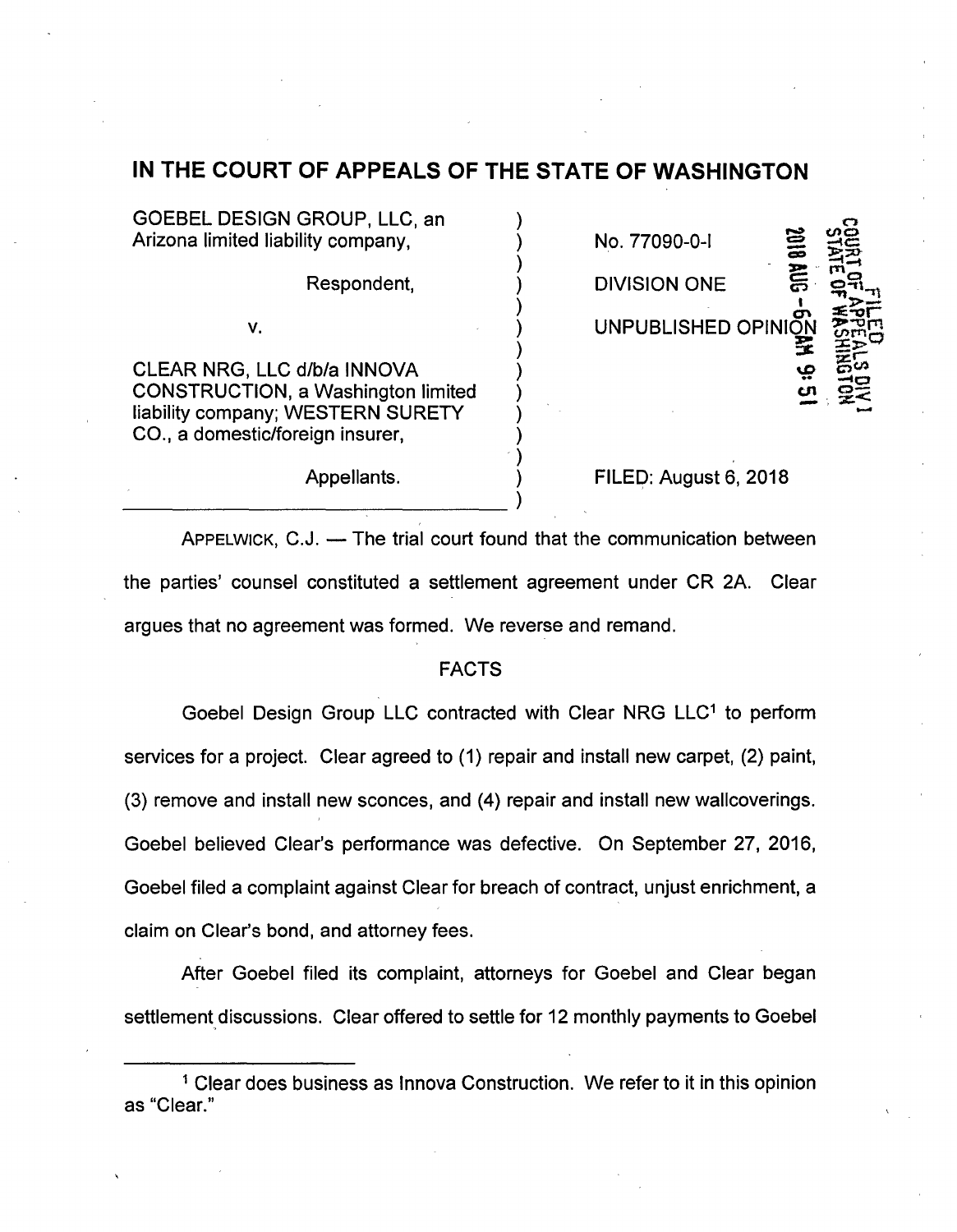of \$2,550, with mutual waivers and releases of claims. Goebel offered to settle for \$50,000, and a personal guarantee by Clear's sole member, Nigel D'Hondt. Clear declined, citing the personal guarantee. Goebel then offered to settle for \$65,000 with no personal guarantee. Clear counteroffered to settle for \$40,000 and a personal guarantee, or \$55,000 and no personal guarantee.

Goebel made another offer to settle the lawsuit via e-mail on February 23, 2017:

Hello David — my client is willing to do the following:

- Personal guarantee
- \$2K ((thousand)] a month
- 25 months (may need extra month with interest)
- Confession of judgment
- **Mutual releases**
- 6% interest on unpaid balance (will provide amortization schedule) / 12% default interest

The above is the deal. We are at the end of the road. Please confirm and 1 will prepare the documents. Thanks.

On March 13, 2017 Clear's counsel responded to this offer by stating, "Looking like my client is inclined to accept your most recent settlement proposal. Devil is in the details though. Send me the docs to review." On March 14, 2017, counsel for Goebel then sent draft settlement documents to counsel for Clear. The settlement documents included an attorney fee provision. Clear's counsel edited those documents, and returned them to Goebel on March 15. That same day counsel for Goebel responded that it had incorporated the majority of Clear's changes, except for one substantive change. Clear responded that it had not intended to make that change, and described that single rejection as "fine."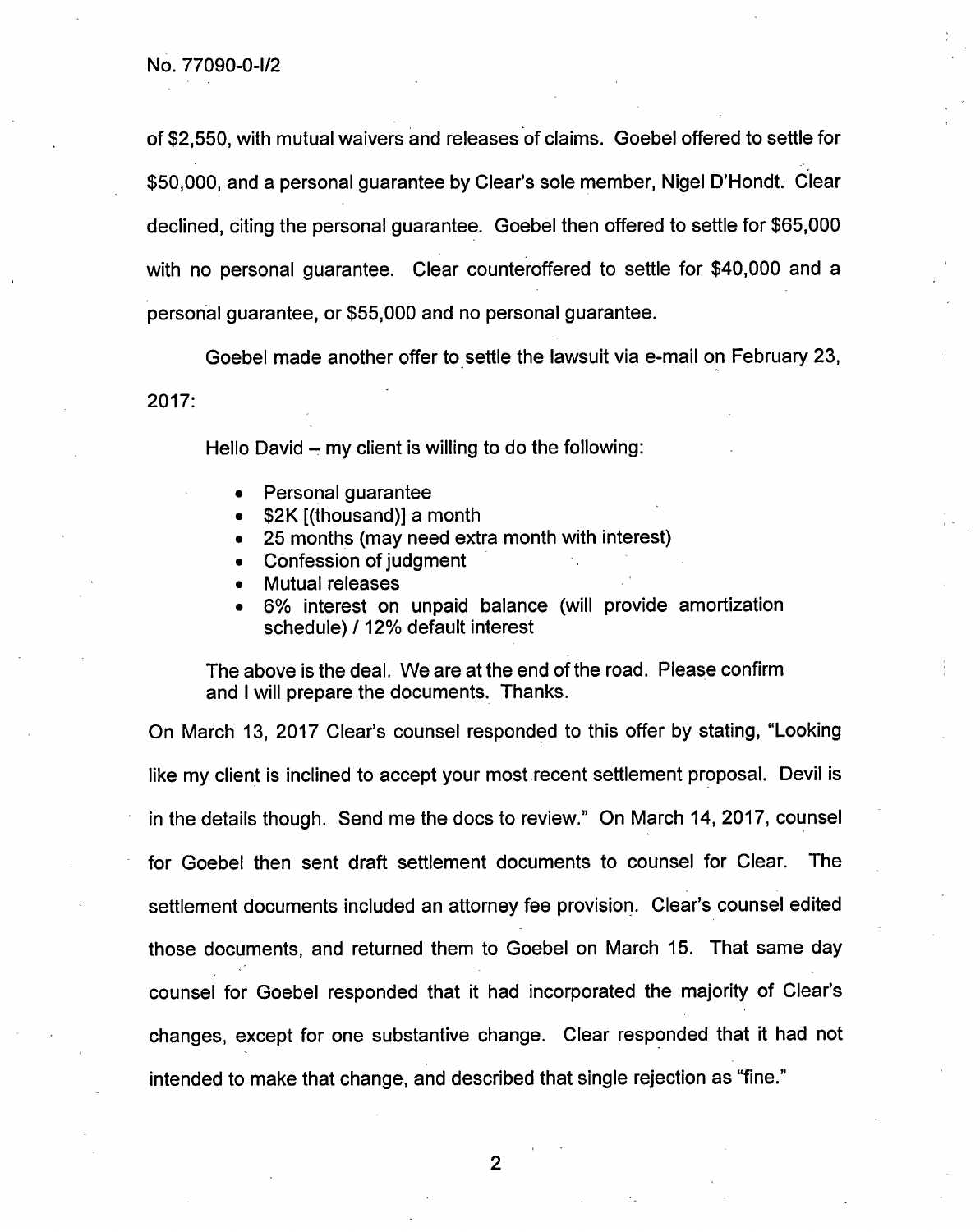Five days after that exchange, counsel for Goebel e-mailed counsel for Clear stating, "[J]ust checking in on the settlement agreement. Are we good?" Clear's counsel responded the next day, "Waiting to hear back from my client." One week later, on March 28, Goebel's counsel e-mailed Clear:

David - can you please provide me with an update. I am having trouble understanding why this is taking so long. Please note, the first payment date of April 1. No matter where we are in the process, your client should be prepared to make that payment. Thank you.

The following day, on March 29, Clear's counsel responded, "Attached payment being mailed to Goebel today. I will follow up with my client and try to get the doc[ument]s executed." The message included an image of the check made out to "Goebel Design Group." Goebel's attorney responded the same day by saying "Thank you."

But, on April 10, Clear's counsel e-mailed Goebel's counsel stating, "My client is leaning towards choosing the option with the higher amount but no personal liability. . . . My client is asking for credit for the \$2,000 payment made on 4/1 to reduce the principal from 65K to 63K." Goebel's counsel responded by stating,

[W]e already have a deal and your client has started making payments in accordance with the terms of that deal. Even more, we already negotiated the terms of the settlement agreement and COJ [(confession of judgment)]. Please have your client execute the documents that we agreed to in the middle of March so that we can put this matter to rest.

On April 24, 2017, Goebel filed a CR 2A motion to enforce the purported settlement agreement. The trial court granted the motion, and denied Clear's motion for reconsideration. Clear appeals.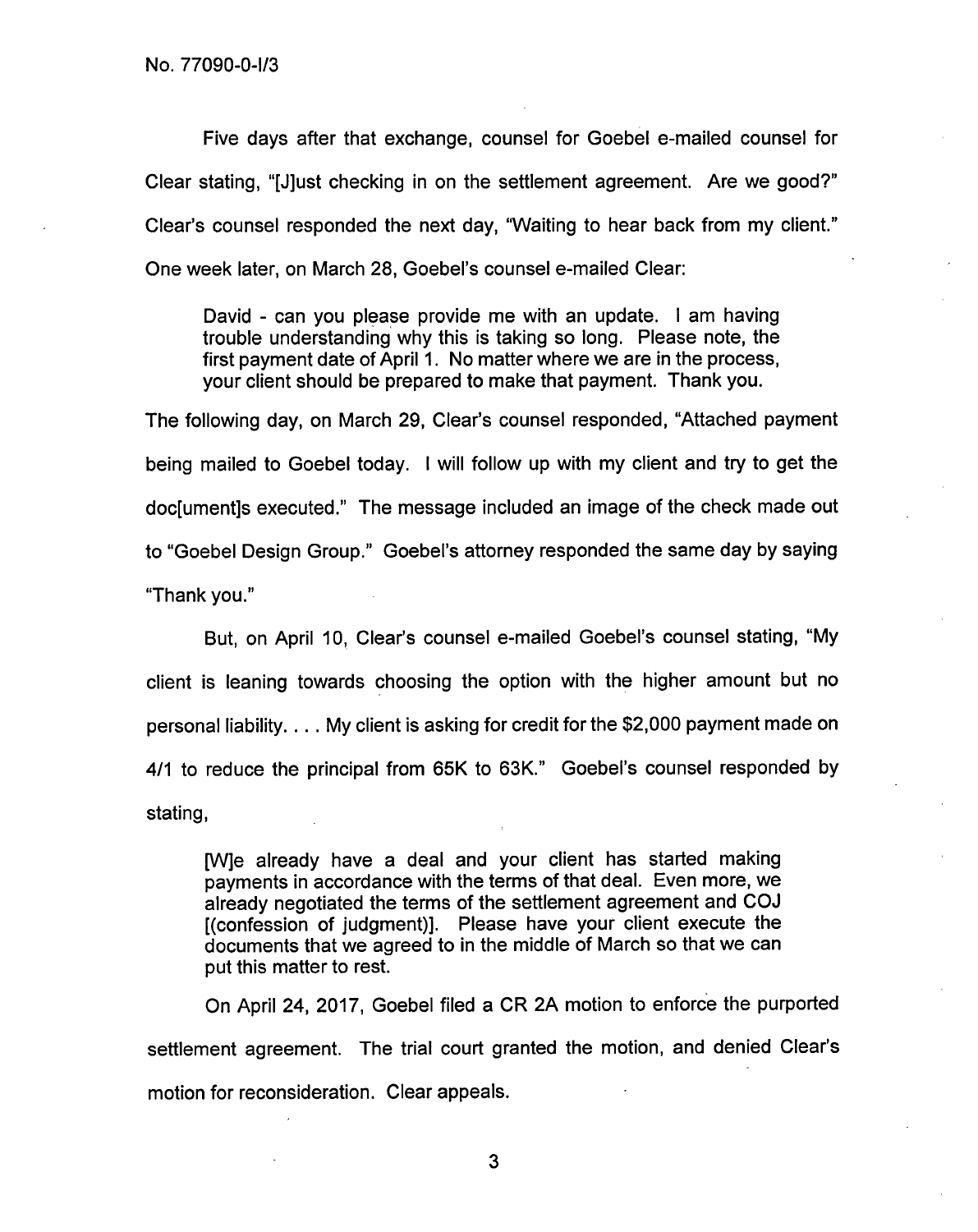## **DISCUSSION**

Clear makes three arguments on appeal. First, it argues that the trial court erred in determining that an agreement was formed. Second, if there was an agreement, it argues that the trial court erred in holding that that agreement is enforceable against D'Hondt personally. Third, Clear argues that the trial court erred in awarding attorney fees to Goebel under the agreement. Both parties seek attorney fees on appeal.

## I. Existence of Settlement Agreement

First, Clear argues that no contract existed, because the parties' communications were insufficient to create a contract. The content of the communications between the parties is not disputed. Instead, the parties simply disagree as to whether those communications and acts were sufficient to create an agreement.

The court's authority to enforce a settlement agreement is derived from court rule and statute. Howard v. Dimaggio,70 Wn. App. 734, 737, 855 P.2d 335 (1993). CR 2A provides:

No agreement or consent between parties or attorneys in respect to the proceedings in a cause, the purport of which is disputed, will be regarded by the court unless the same shall have been made and assented to in open court on the record, or entered in the minutes, or unless the evidence thereof shall be in writing and subscribed by the attorneys denying the same.

And, RCW 2.44.010 provides:

An attorney and counselor has authority:

(1) To bind his or her client in any of the proceedings in an action or special proceeding by his or her agreement duly made, or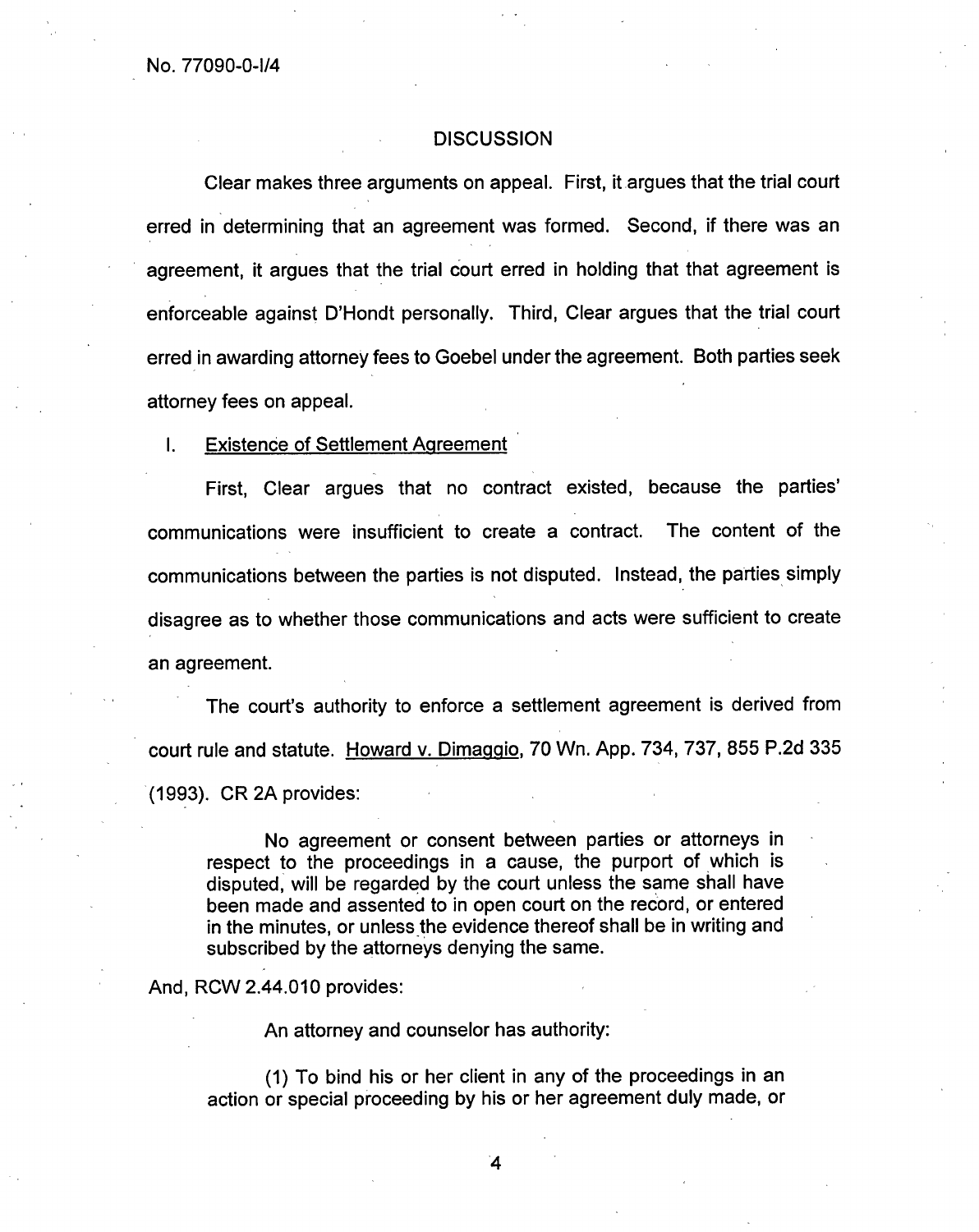entered upon the minutes of the court; but the court shall disregard all agreements and stipulations in relation to the conduct of, or any of the proceedings in, an action or special proceeding unless such agreement or stipulation be made in open court, or in presence of the clerk, and entered in the minutes by him or her, or signed by the party against whom the same is alleged, or his or her attorney.

Our Supreme Court has commented on the role of these two provisions as follows:

The purpose of the cited rule and statute is to avoid such disputes and to give certainty and finality to settlements and compromises, if they are made. While the compromise of litigation is to be encouraged, negotiations toward a compromise are not binding upon the negotiators. Where, as here, it is disputed that the negotiations culminated in an agreement, noncompliance with the rule and statute leaves the court with no alternative. It must disregard the conflicting evidence as they direct.

Eddleman v. McGhan,45 Wn.2d 430, 432, 275 P.2d 729 (1954).

An agreement is disputed within the meaning of CR 2A if there is a genuine dispute over the existence or material terms of the agreement. In re Patterson, 93 Wn. App. 579, 583-84, 969 P.2d 1106 (1999). The party moving to enforce a settlement agreement carries the burden of proving there is no genuine dispute as to the material terms or existence of the agreement. Brinkerhoff v. Campbell, 99 Wn. App. 692, 696-97, 994 P.2d 911 (2000). If the moving party meets its burden, "the nonmoving party must respond with affidavits, declarations, or other evidence to show there is a genuine issue of material fact." Patterson,93 Wn. App. at 584.

This court reviews a decision regarding the enforcement of a settlement agreement de novo. Lavigne v. Green, 106 Wn. App. 12, 16, 23 P.3d 515 (2001). "The trial court follows summary judgment procedures when a moving party relies on affidavits or declarations to show that a settlement agreement is not genuinely disputed." Condon v. Condon,177 Wn.2d 150, 161-62, 298 P.3d 86 (2013). The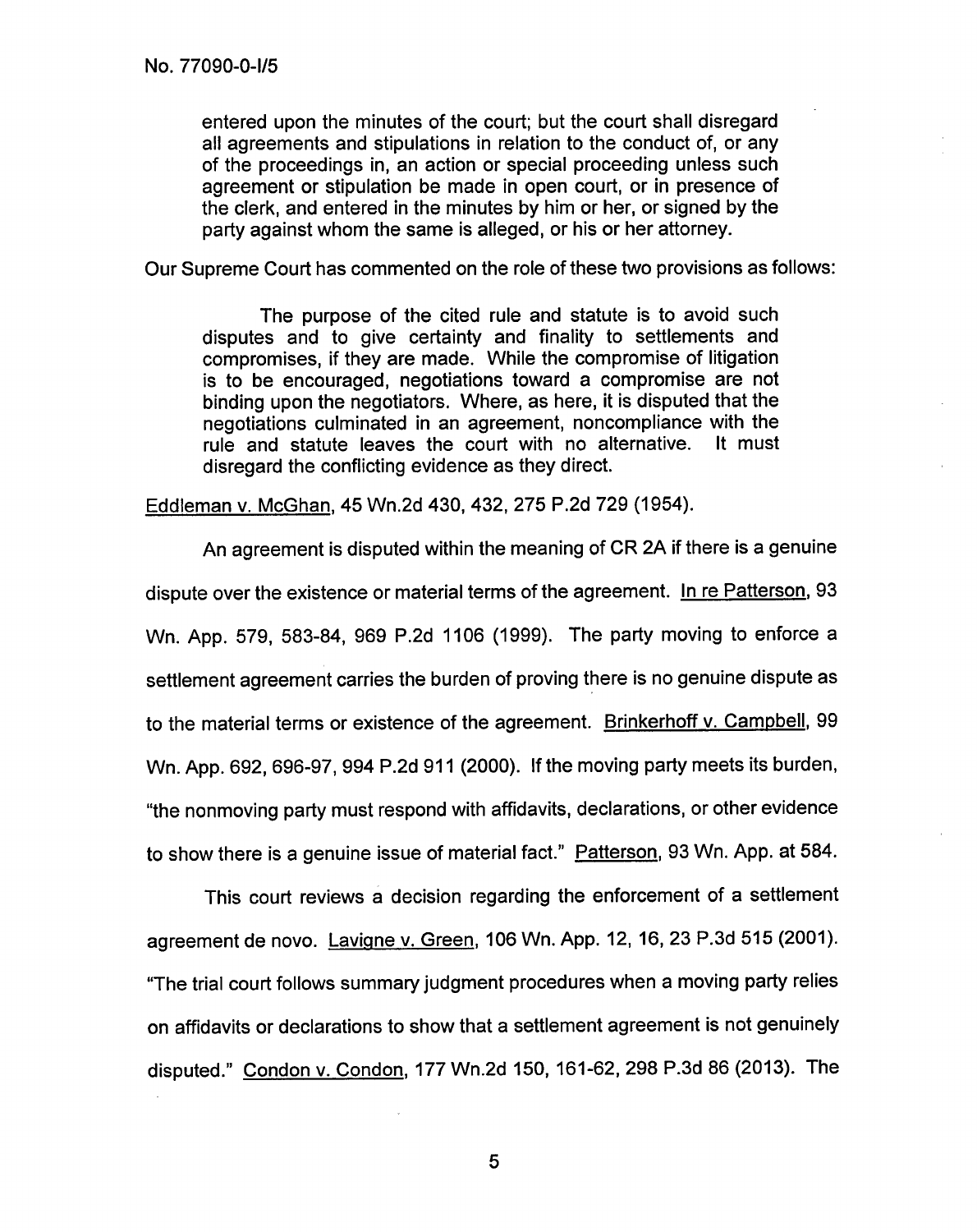trial court must view the evidence in the light most favorable to the nonmoving party and determine whether reasonable minds could reach but one conclusion. Cruz v. Chavez,186 Wn. App. 913, 920, 347 P.3d 912 (2015).

This court applies general principles of contract law to settlement agreements. Id. A valid contract requires a meeting of the minds on the essential terms. Evans & Son, Inc. v. City of Yakima,136 Wn. App. 471, 477, 149 P.3d 691 (2006). Washington follows the objective manifestation test for contracts. Keystone Land & Dev. Co. v. Xerox Corp., 152 Wn.2d 171, 177, 94 P.3d 945 (2004). Accordingly, for a contract to form, the parties must objectively manifest their mutual assent. Id. at 177-178. To determine whether a party has manifested an intent to enter into a contract, this court imputes an intention corresponding to the reasonable meaning of a person's words and acts. Multicare Med. Ctr. v. Dep't of Soc. & Health Servs., 114 Wn.2d 572, 587, 790 P.2d 124 (1990), overruled in part on other grounds by Neah Bay Chamber of Commerce v. Dep't of Fisheries, 119 Wn.2d 464, 832 P.2d 1310 (1992). "Acceptance" is an expression, communicated by word, sign, or writing to the offeror, of the intention to be bound by the offer's terms. Veith v. Xterra Wetsuits, LLC, 144 Wn. App. 362, 366, 183 P.3d 334 (2008). Under the Restatement (Second) of Contracts § 53 (Am. Law Inst. 1981), an offeree may accept an offer by performance, provided that the offeror invites such an acceptance. And, a contract exists when the intention of the parties is plain and the terms of a contract are agreed upon even if one or both of the parties contemplated later execution of a writing. Veith 144 Wn. App. at 366.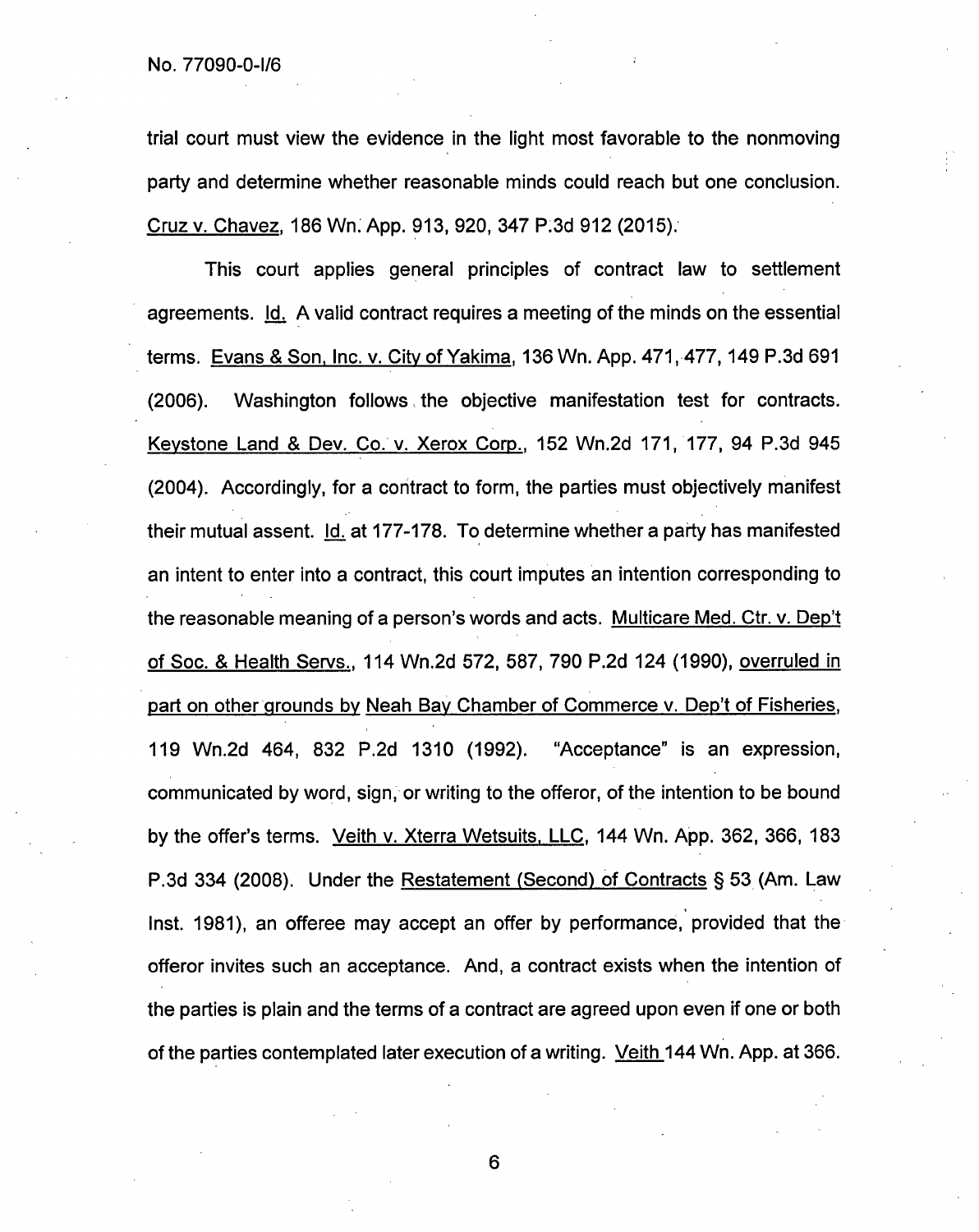To prevail, Goebel has the burden of identifying the acceptance of the contract. Brinkerhoff, 99 Wn. App. at 696-97 ("[T]he party moving to enforce a settlement agreement carries the burden of proving that there is no genuine dispute over the existence and material terms of the agreement."). Goebel's email of April 10, 2017 asserted an agreement was reached mid-March. On March 13, Clear's counsel stated, "Looking like my client is inclined to accept your most recent settlement proposal. Devil is in the details though. Send me the doc[ument]s to review." This statement suggests potential future acceptance— "[l]ooking like"—but not outright acceptance by the client. When viewed in the light most favorable to Clear, it is not an objective manifestation of assent to be bound to the terms of Goebel's offer.

Counsel then exchanged contract drafts. When counsel for Clear returned the documents to Goebel on March 15, 2017, he stated, "I sent these to Nigel this morning for his input. I haven't received his input back, but I sort of doubt he'll have any further changes." When viewed in the light most favorable to Clear, it is not an objective manifestation of assent to be bound to the terms of Goebel's offer.

On March 21, 2017, Clear's counsel told Goebel that he was still waiting to hear back from his client. Then, on March 28, Goebel demanded that "[n]o matter where we are in the process, your client should be prepared to make that payment." On March 29, Clear responded, "Attached payment being mailed to Goebel today. I will follow up with my client and try to get the doc[ument]s executed." He then mailed the \$2,000 payment. Goebel could have meant that "the process" was the process of formally executing the agreed upon terms, rather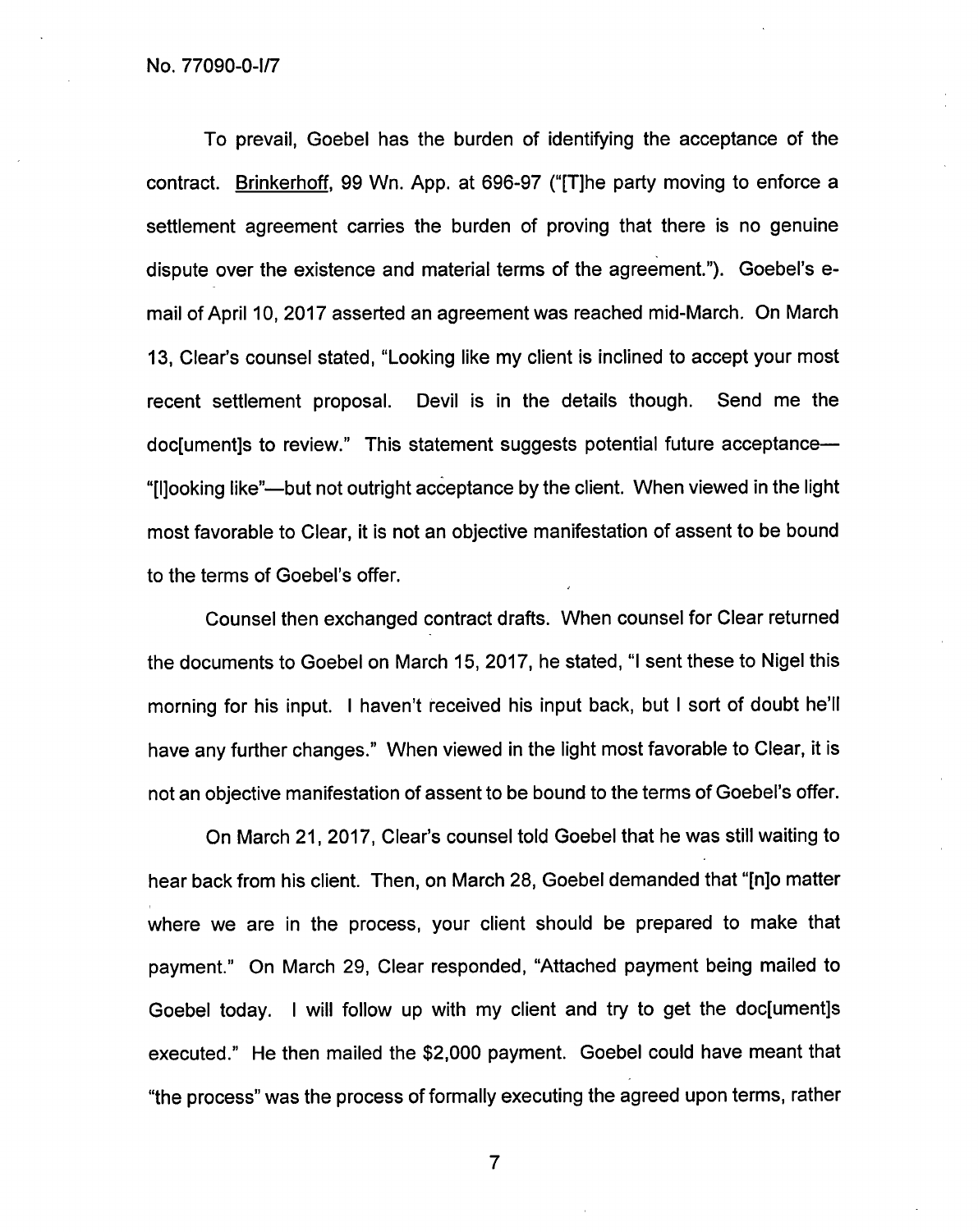No. 77090-0-1/8

than negotiating a settlement. But, Goebel's subjective intent is irrelevant. Keystone,152 Wn.2d at 177 ("Washington follows the objective manifestation test for contracts."). The "process" was susceptible to at least two meanings. As such, Goebel's e-mail cannot be read as stating that an initial payment will be a manifestation of acceptance of settlement. Clear's e-mail response did not state acceptance of the proposed agreement. In a light most favorable to Clear, this email exchange, coupled with the payment, does not demonstrate an objective manifestation of assent to the proposed terms.

Under the summary judgment standard applicable here, Goebel did not carry its burden. A reasonable trier of fact could conclude that the parties did not reach an agreement. We reverse the trial court's decision finding that the parties reached a CR 2(a) agreement. And, because we conclude that no agreement was reached, we reverse the trial court's award of attorney fees to Goebel, and need not address whether the agreement is personally enforceable against D'Hondt.

II. Attorney Fees

Clear argues that it is entitled to fees on appeal. The draft agreement sent from Goebel to Clear contained an attorney fee provision. That provision remained unchanged in the redlined document Clear returned to Goebel.

RCW 4.84.330 provides for fees in any action on contracts with an attorney fee provision:

In any action on a contract or lease . . . , where such contract or lease specifically provides that attorneys' fees and costs, which are incurred to enforce the provisions of such contract or lease, shall be awarded to one of the parties, the prevailing party, whether he or she is the party specified in the contract or lease or not, shall be entitled